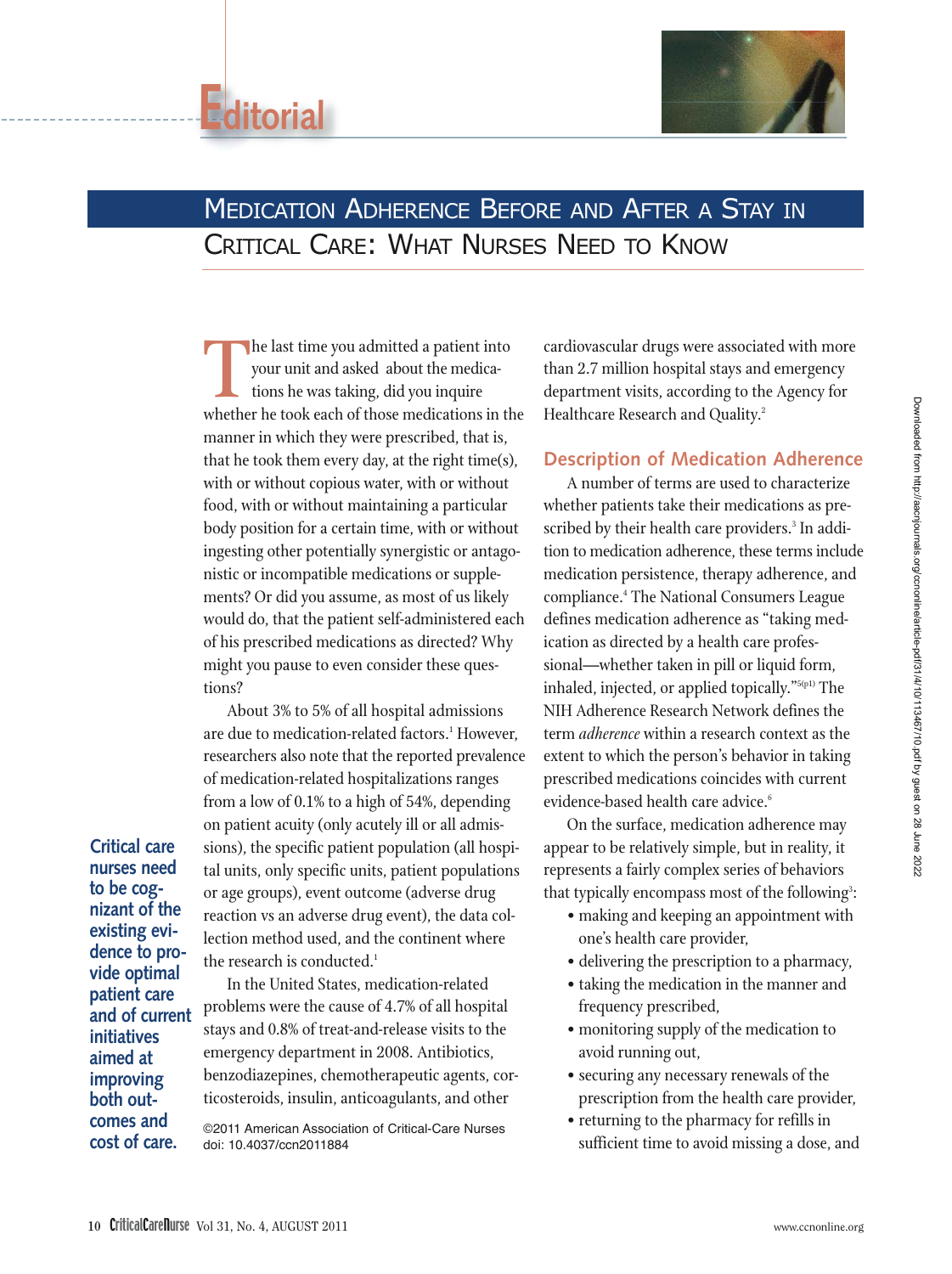• making and keeping an appointment for the provider to appraise the effectiveness of the medication.

#### **Description of Medication Nonadherence**

Medication nonadherence can be manifested in a variety of forms including the following:

- *Primary nonadherence,* or medication nonfulfillment, refers to the patient's failure to fill a new prescription.<sup>7</sup>
- *Medication nonpersistence* refers to filling a new prescription but discontinuing to take it during the first year it is prescribed.<sup>8</sup>
- *Medication nonadherence* encompasses medicationrelated behaviors ranging from initially delaying to have a prescription filled to reducing the dosage or frequency of administration, taking a dose higher or lower than that prescribed, taking the medication at the wrong time of day, skipping or forgetting to take the medication, or discontinuing the medication prematurely.<sup>5</sup>

## **Scope of the Problem**

Nearly 30 years ago, only 1 of every 3 patients fully complied with their medication regimen, one-third followed it only sometimes, and one-third never complied with it.<sup>9</sup> Over the past 15 years, more studies have determined that patients with chronic health disorders adhere to only 50% to 60% of their medications.<sup>8,10-14</sup> For nearly that long, there has been evidence that between 12% and 20% of patients take medications that were prescribed for other people.15 When researchers examined the degree to which adult patients with diabetes completed all aspects of self-care, as recommended by the American Diabetes Association, including self-testing blood glucose, following dietary restrictions, and taking diabetic medications, they found that fewer than 2% of patients adhered to those guidelines.<sup>16</sup> Findings spanning a timeline longer than the past decade reveal that the problem of low adherence to prescribed medications has not improved substantially.

**2003:** In developed countries such as the United States, the World Health Organization found that overall adherence among patients with chronic conditions averaged only 50%, with lower rates for some conditions (asthma 43%) and higher rates for others (depression 70%).<sup>17</sup>

**2005:** Nearly 50% of the 3.2 billion prescriptions dispensed annually in the United States are not taken as prescribed.<sup>3</sup>

**2006:** Despite the many recognized cardiac, cardiovascular, and neurovascular risks associated with hypertension, only 51% of patients with this disorder take the medications prescribed for them. In a sample of 17 000 US patients who were prescribed β-blockers subsequent to acute myocardial infarction, only 45% regularly took these medications throughout the first year, with the steepest decline in adherence arising in the first few months after discharge.<sup>18</sup>

**Late in 2006:** The National Community Pharmacists Association<sup>19</sup> found that nearly 75% of American consumers report not always taking their prescription medicine as directed, 49% indicated they had forgotten to take their medicine, 31% neglected to fill a prescription, 29% discontinued taking it before it ran out, and 24% took less than the recommended dosage.<sup>4</sup>

**2010:** After meeting with 8 focus groups consisting of health care professionals, family caregivers, and consumers in 4 US cities to identify perceptions, opinions, and attitudes about medication adherence, the National Consumers League found the following<sup>5</sup>:

- Most patients do not understand the potentially harmful effects of not following a prescribed medication regime.
- Patients define adherence differently from health care staff.
- Patients may not recognize how their medications can benefit them.

**2011:** Despite almost 45% of the US population having one or more chronic conditions that require medication, nearly 75% indicate they do not always take their medications as directed and approximately 33% neglect to have their prescriptions filled.<sup>5</sup>

Among critical care patient populations, rates of medication nonadherence have fared no better. Albert<sup>20</sup> highlighted that 31% to nearly 60% of patients in heart failure are nonadherent in taking their medications. Even among health care professionals, adherence to prescribed medications is poor; one study $21$  reported average adherence at only 79%. In the United States, the problem manifests for Americans of all ages, races, income, educational, and socioeconomic levels.4

Beyond our national borders, medication nonadherence represents "a problem of international importance that knows no demographic, geographic, or political boundaries"22(p187) and is characterized by the World Health Organization as "a worldwide problem of striking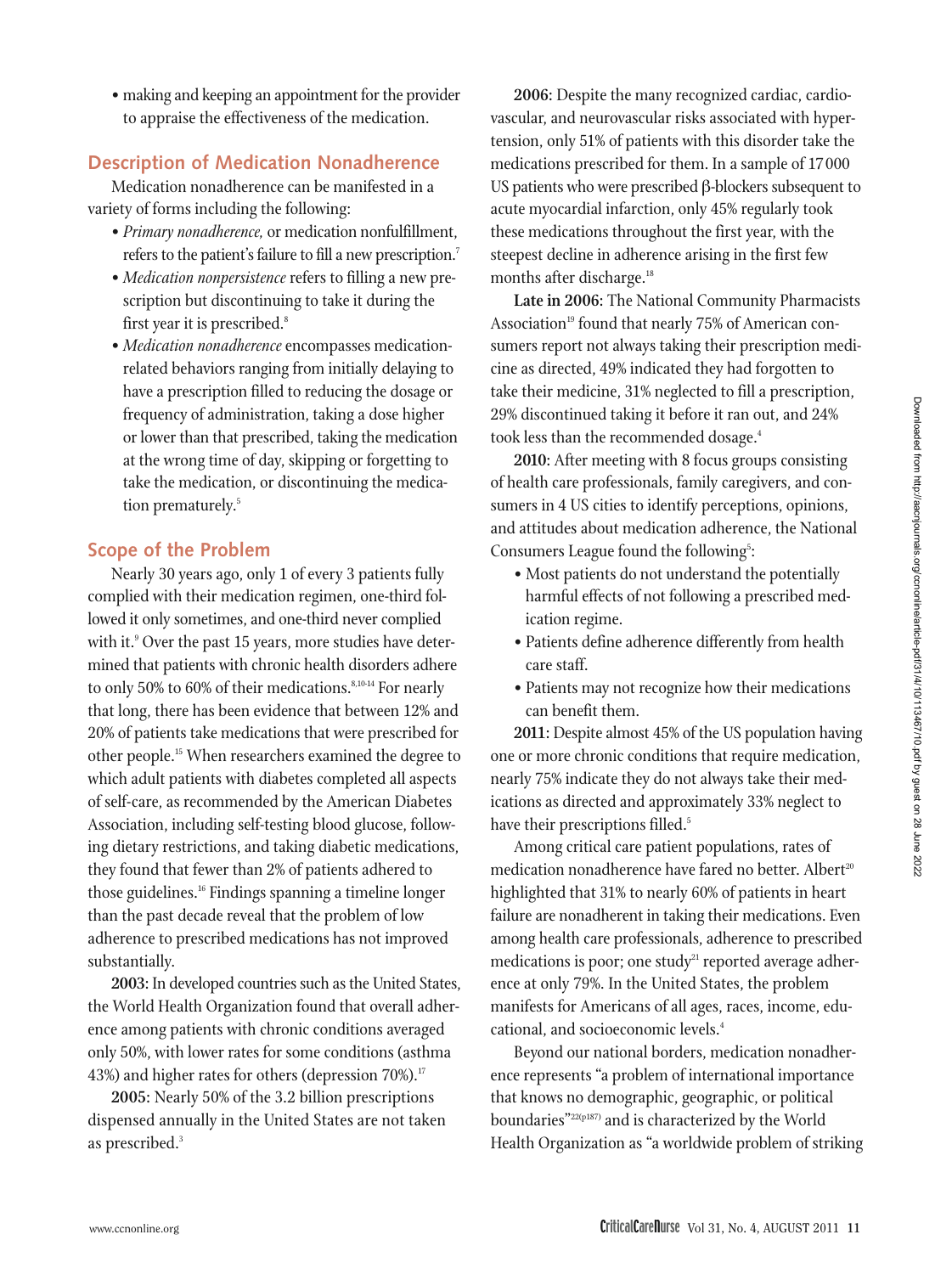magnitude,"<sup>17(p11)</sup> which averages over 50% in less developed countries.

#### **Consequences of Nonadherence**

The consequences of low adherence to prescribed therapies for known and suspected health problems are 2 primary effects: diminished quality of health outcomes and increased costs of health care.<sup>17</sup>

Medication nonadherence is associated with increased rates of hospital readmission,<sup>5</sup> higher unnecessary progression of disease, unnecessary development of preventable complications, diminished functional abilities, reduced quality of life, and premature death.<sup>4</sup> An estimated 33% to 69% of medication-related hospital admissions<sup>3</sup> and 125 000 deaths are annually attributable to medication nonadherence in the United States.<sup>5</sup> Short of escalating mortality, adherence neglect may also be the source of negative patient outcomes such as misdiagnosis, misinterpretation of therapeutic efficacy, addition of unwarranted or additional therapies or the same therapy at a higher dose, and exacerbation of the disease process.<sup>5</sup>

In addition, low adherence to prescribed medications is associated with an abundance of avoidable health care costs. Estimates of the total direct and indirect costs for medication nonadherence in the United States range from \$100 billion to \$300 billion annually.<sup>4,5,23-25</sup>

# **Contributors to Medication Nonadherence**

Before we can devise strategies to prevent these unwanted outcomes and to erase these unwarranted expenses, the factors that cause or contribute to this problem must first be isolated and understood. As the Table shows, the reasons identified for poor adherence to prescription medications can be summarized and sorted into a number of categories.

Over the past 50 years, research has focused on patient-related factors as the chief underlying causes of low adherence. Within this category, recent research<sup>22</sup> has found that better adherence was associated with patients' perceptions that their disease severity was high, that their need for a specific medication was greater, there were fewer concerns about side effects, and they had greater knowledge about the medication. A more recent study<sup>26</sup> both supports the notion that patient beliefs regarding the value versus risks associated with each medication have a strong influence on medicationtaking behavior and that the relative priority of patient

beliefs that affect adherence to medications operates in the following order:

- 1. Whether there is a need for the medication
- 2. Side effects
- 3. Safety
- 4. Cost

These studies suggest that interventions to improve adherence need to be tailored to the individual patient's beliefs about the value, importance, benefits, and safety to them.

# **Implications for Practice: What Works**

Beyond knowing that strategies to improve adherence must be individualized, focused on the patient's perceptions of his/her disorder and the benefits versus risks from each medication, and as simple and straightforward as possible, critical care nurses need to be cognizant of the existing evidence to provide optimal patient care and of current initiatives aimed at improving both outcomes and costs of care. Although medication nonadherence has been recognized for at least the past  $50$  years<sup>27</sup> and despite considerable research in this area over that time, 2 recently completed meta-analyses of randomized controlled trials can be summarized in the following rather disheartening results $28,29$ :

- For short-term prescription therapies, although written materials, individual telephone calls and counseling afforded some favorable results, fewer than half the studies demonstrated any benefits and the improvements that could be cited were inconsistent.
- For longer-term prescription medications, none of these relatively simple measures significantly improved adherence and only a few of the more complex approaches helped. The more complex approaches required multiple measures provided over an extended time and included combinations such as several sessions of education and counseling, feedback and reinforcements of information, reminders, mailed messages, telephone follow-up, self-monitoring strategies, supervision, counseling, as well as family and psychological therapy.

In response to this problem, the National Council on Patient Information and Education issued a national call to action in 2007.<sup>4</sup> The following year, the National Consumers League answered that call by designing a national campaign called "Script Your Future," a 3-year program heralded as "the first campaign of its kind to raise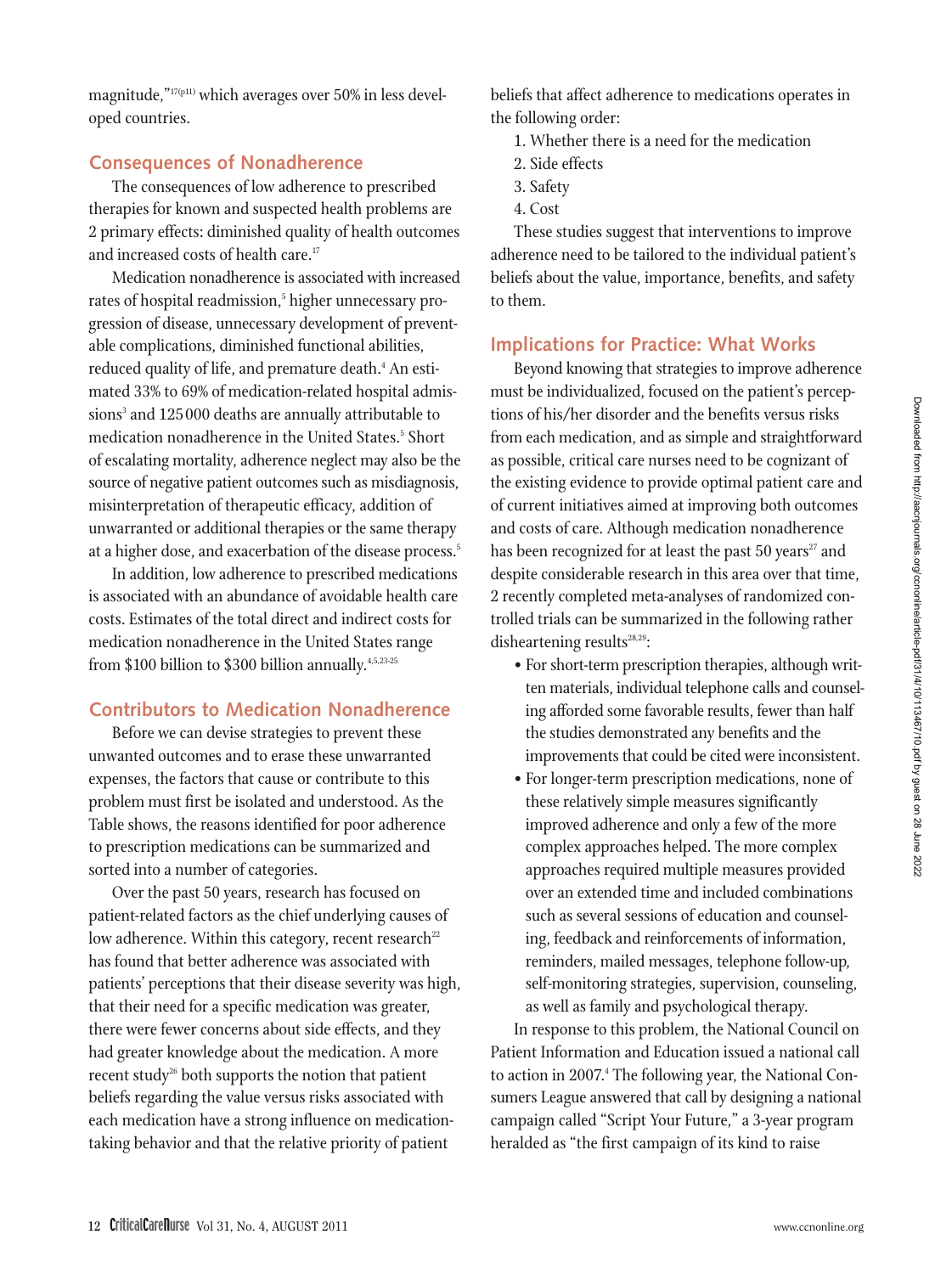| ֚֚֚֡<br>֚֚ |                                                                                   |
|------------|-----------------------------------------------------------------------------------|
|            |                                                                                   |
|            | Downloaded from http://aacnjournals.org/conline/article-pdf/31/413467/10.pdf 9145 |
|            |                                                                                   |
| ֚֬         |                                                                                   |
|            |                                                                                   |

Table Factors contributing to medication nonadherence<sup>4-5,7,19,26-28,30-32</sub></sup>

| Category                     | <b>Factor</b>                                                                                                                                                                                                                                                                                                                                                                                                                                                                                                                                                                                                                                                                                                                                                                                      |  |
|------------------------------|----------------------------------------------------------------------------------------------------------------------------------------------------------------------------------------------------------------------------------------------------------------------------------------------------------------------------------------------------------------------------------------------------------------------------------------------------------------------------------------------------------------------------------------------------------------------------------------------------------------------------------------------------------------------------------------------------------------------------------------------------------------------------------------------------|--|
| Patient-related              | Lack of knowledge about the medication<br>Declining ability to hear verbal instructions or read written instructions<br>Limited or diminishing cognitive ability necessary to understand or act on instructions<br>Occasional forgetfulness, persisting memory impairment<br>Perceptions/beliefs related to nature and severity of illness, need for medication if feeling better or if not<br>experiencing symptoms, effectiveness of the medication, value of taking medications for prophylaxis,<br>taking too many medications, benefit medication will provide<br>Denial of illness<br>Fears of side or untoward effects, of becoming drug dependent, of needles<br>Limited language proficiency<br>Low functional health literacy and numeracy<br>Lack of health insurance, inability to pay |  |
| Disease- or disorder-related | Nature of disorder<br>Duration required to treat disorder<br>Whether disorder produces symptoms patient recognizes or finds distressing<br>Whether disorder produces symptoms such as dyspnea, immobility, confusion that interferes with<br>adherence                                                                                                                                                                                                                                                                                                                                                                                                                                                                                                                                             |  |
| Medication-related           | Complexity of the regimen, such as multiple medications, multiple times per day<br>Requiring the need to master techniques such as using lancets, needles, inhalers, or other devices to<br>take medication<br>Duration for which medication needs to be taken<br>Side effects<br>Safety<br>High cost<br>Difficulty of administration or ingestion<br>Storage requirements                                                                                                                                                                                                                                                                                                                                                                                                                         |  |
| Prescriber-related           | Multiple prescribers<br>Lack of coordination among prescribers                                                                                                                                                                                                                                                                                                                                                                                                                                                                                                                                                                                                                                                                                                                                     |  |
| Health care team-related     | Lack of adequate or effective patient instruction about the medications prescribed, including name,<br>reason(s) for taking, what medication looks like, time(s) to take, how much to take, substances such<br>as water or food to include versus avoid, possible side effects, what to do if side effects occur, how<br>to manage any potential untoward effects, and ongoing self-testing<br>Lack of time for patient counseling or follow-up<br>Lack of reimbursement for time expended in patient education<br>Inability to communicate effectively in patient's native language<br>Lack of coordination of care related to medications                                                                                                                                                        |  |
| Pharmacy-related             | Multiple visits to the pharmacy required<br>Attitudes of pharmacist related to teaching patients<br>Operational constraints in pharmacy: lack of space or privacy to meet with patients, lack of time or staff,<br>lack of management support for teaching role                                                                                                                                                                                                                                                                                                                                                                                                                                                                                                                                    |  |

awareness among consumers and their family caregivers about the importance of taking medication as prescribed as a vital first step toward better health outcomes."5(p6) Notable features of this campaign include the following $^\circ$ :

- More than 80 public and private stakeholder organizations are participating in designing and implementing this public education effort.
- Targeted patient populations are those with diabetes mellitus, respiratory disease, and cardiovascular disease.
- An interactive consumer Web site to lend support in medication adherence to patients and caregivers

is available at http://scriptyourfuture.org, with tools for managing, using, and taking medications.

• A Web site for health care professionals (www .scriptyourfuture.org/hcp) to assist patients and caregivers in taking medications, including a wallet card to list all medications and health supplements; worksheets for managing medications and disorders and for tracking medication adherence; videos on topics such as how to take medications; and questions to ask health care providers ("Build Your Questions List" available at www.ahrq.gov/questionsaretheanswer/questionBuilder.aspx).